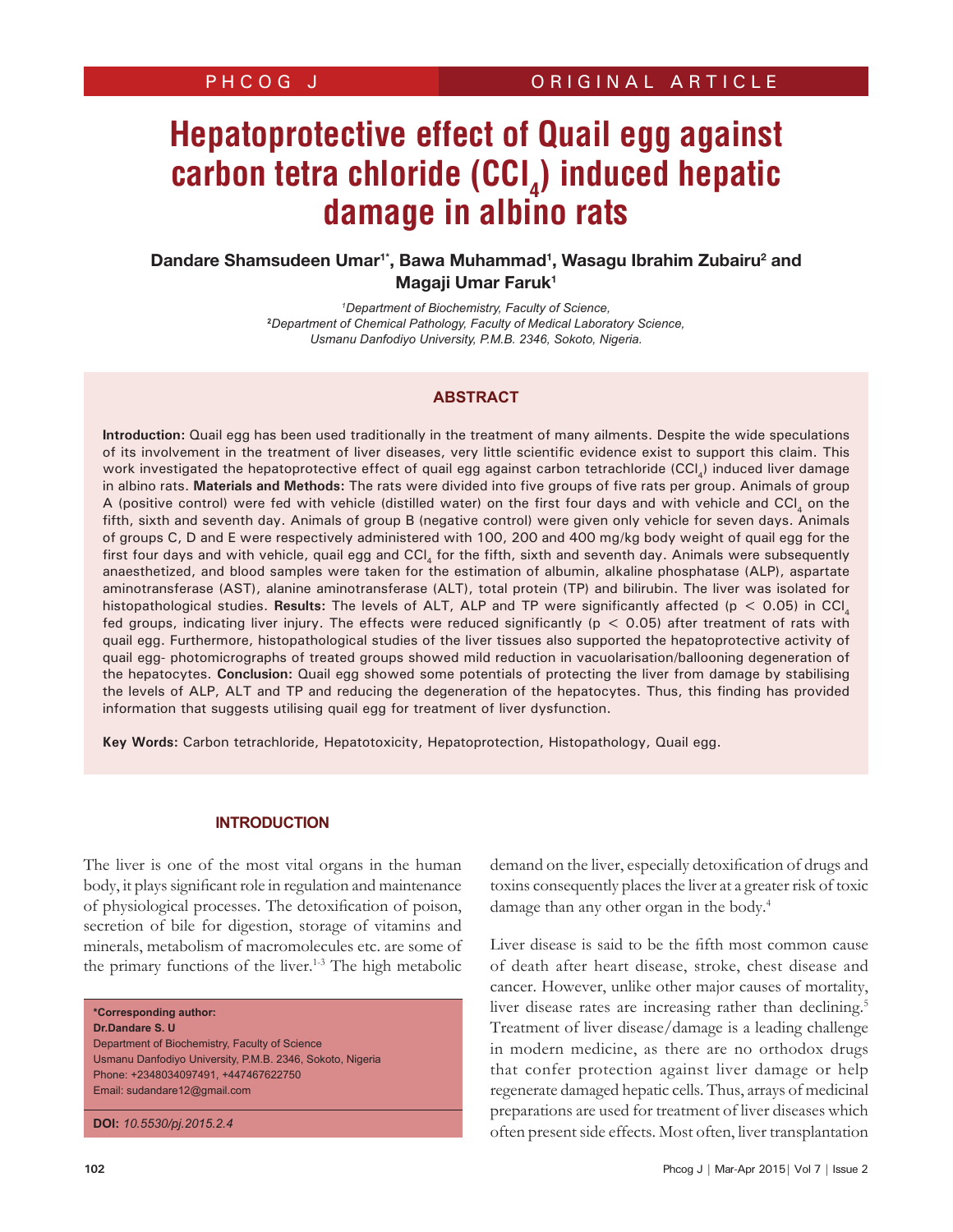becomes necessary.3,6-8 Due to this shortcoming, researches have been directed in recent years, towards discovery and development of novel hepatoprotective drugs from medicinal plants and food items used for trado-medicinal purposes.<sup>9,10</sup>

Quail (*Cotornix coturnix*) is a small to medium sized bird of economic importance. The bird is naturally found in the wild, but can be raised in the farm. The eggs of quail have been reported to be rich in proteins, Vitamin A, Vitamin E, B- Complex Vitamins, Choline, Iron, Potassium, Phosphorus and HDL cholesterol.<sup>11,12</sup> They have also been reported to have folk medicinal potency; they are used to treat an array of diseases such as respiratory and digestive tract disorders, sexual potency, heart diseases, renal insufficiency, cancer and as anti-ageing agents.<sup>12, 13</sup>

In this study, the hepatoprotective activity of Quail eggs on CCl4 induced liver damaged Albino rats was investigated. Biochemical parameters (aspartate aminotransferase, alanine aminotransferase, alkaline phosphatase, total protein, albumin and total bilirubin) were estimated from blood samples collected. The liver of the rats was also isolated for histopathological studies.

## **MATERIALS AND METHODS**

## **Quail Eggs**

Eggs were obtained from a poultry farm (S.G. Adiya) in Sokoto state. A random selection was made and eggs were certified healthy by the farms' veterinary doctor. All eggs used weighed between 8-10 g and their average weight was 9 g.

#### **Experimental Animals**

Thirty healthy (30) adult Albino experimental Rats (of both sexes) with an average weight of 185 g were obtained from the Biological Science Department of Usmanu Danfodiyo University Sokoto, Nigeria. They were allowed to acclimatize to the new environment for 7 days, having access to food and water given *ad libitum*. Chick mash was served as the whole source of feed for the animals throughout the experimental period.

#### **Experimental Design**

The method described by Adebayo *et al.*<sup>14</sup> was adopted with some modifications. The Rats were divided into five groups of five rats each. Animals of group A (positive control) were administered with vehicle (distilled water) on the first four days and with the vehicle and  $\text{CCl}_4$  (30% in liquid paraffin) on the fifth, sixth and seventh day. Animals of group B (negative control) were given only vehicle for the seven days. The animals of group C, D and E were respectively administered with 100, 200 and 400 mg/kg body weight of quail egg and vehicle for the first four days and with vehicle, quail egg and  $\text{CCl}_4$  (30% in liquid paraffin) on the last three days. Animals were subsequently anaesthetized (in diethyl ether) and sacrificed after fasting for 12 hours. Blood samples and liver were collected for estimation of biochemical parameters and for histopathological studies respectively.

#### **Collection and Preparation of Samples**

The blood samples were collected by vertical incision made around the neck to cut through the jugular veins into lithium heparin zed bottles. Plasma was obtained by centrifuging the blood at 10,000 rpm for 15 minutes in clean bottles. The plasma was stored at 20°C for biochemical analysis.<sup>15</sup> Liver was collected after dissection and fixed with 10% formaldehyde for histopathological examination.

#### **Analysis of Biochemical Parameters**

Randox laboratory test kits were used for estimation of all the biochemical parameters. Standard operating procedure were used to estimate aspartate aminotransferase (AST),<sup>16</sup> alanine aminotransferase (ALT),<sup>16</sup> alkaline phosphatase  $(ALP),<sup>17</sup>$  total protein (TP),<sup>18</sup> albumin  $(ALB)<sup>19</sup>$  and total bilirubin (TB).<sup>20</sup>

#### **Histopathological Analysis**

Small piece of liver fixed with 10% buffered neutral formalin were processed for embedding in paraffin. Sections of 5-6 µm thickness were stained with hematoxylin, eosin dye and finally mounted in di-phenyl xylene. The section was examined for histopathological changes under a compound microscope.<sup>21</sup>

#### **Statistical Analysis**

All values were expressed as mean  $\pm$  standard deviation. Turkey's post hoc test was done to analyse significant difference between different groups using the statistical analysis software SPSS (version 16.0). Values with  $p < 0.05$ were considered as significantly different.

## **RESULTS**

## **Estimated Biochemical Parameters**

The results of estimated biochemical parameters of CCl,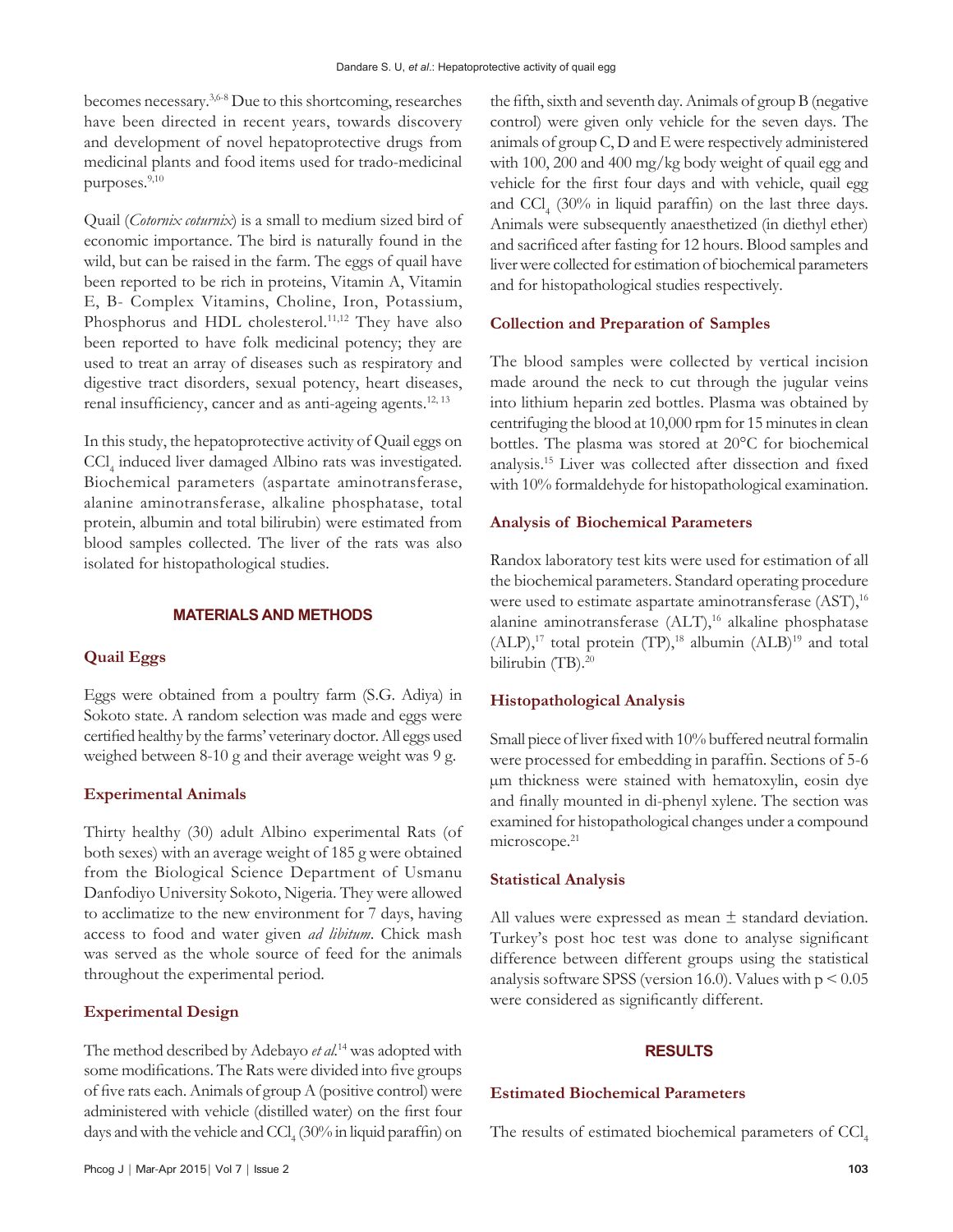| Table 1: Effect of Quail Egg on CCI <sub>4</sub> Induced Hepatotoxicity in Albino Rats. |                              |                                 |                              |                              |                              |
|-----------------------------------------------------------------------------------------|------------------------------|---------------------------------|------------------------------|------------------------------|------------------------------|
| <b>Parameters</b>                                                                       | <b>Group A</b>               | <b>Group B</b>                  | <b>Group C</b>               | <b>Group D</b>               | <b>Group E</b>               |
|                                                                                         | (Positive Control)           | (Negative Control)              | $(100 \text{ mg/kg})$        | $(200 \text{ mg/kg})$        | $(400 \text{ mg/kg})$        |
| TP(q/d)                                                                                 | $3.27 \pm 0.34$ <sup>a</sup> | $7.32 \pm 1.65$ <sup>b</sup>    | $6.18 \pm 1.12$ <sup>b</sup> | $6.53{\pm}0.76^{\circ}$      | 7.25±0.68 <sup>b</sup>       |
| $ALB$ (g/dl)                                                                            | $2.98 \pm 0.26$ <sup>a</sup> | $3.37 \pm 0.28$ <sup>a</sup>    | $3.08 \pm 0.08$ <sup>a</sup> | $3.17 \pm 0.36^a$            | $3.27 \pm 0.34$ <sup>a</sup> |
| $TB$ (mg/dl)                                                                            | $0.48 \pm 0.31$ <sup>a</sup> | $0.40 \pm 0.20$ <sup>a</sup>    | $0.34 \pm 0.10$ <sup>a</sup> | $0.37 \pm 0.13$ <sup>a</sup> | $0.39 \pm 0.21$ <sup>a</sup> |
| ALP(U/I)                                                                                | 500.59±57.81ª                | $200.56 \pm 22.59$ <sup>b</sup> | 274.77±20.78 <sup>b</sup>    | 300.39±85.70 <sup>b</sup>    | 300.47±94.29b                |
| $ALT$ (U/I)                                                                             | 127.17±40.29 <sup>a</sup>    | 77.50±25.51 <sup>b</sup>        | 75.21±10.31 <sup>b</sup>     | 75.17±10.37 <sup>b</sup>     | 83.50±10.93 <sup>b</sup>     |
| AST (U/I)                                                                               | 55.63±10.39 <sup>a</sup>     | 51.94±12.82 <sup>a</sup>        | 43.83±18.52 <sup>a</sup>     | 49.88±8.20 <sup>a</sup>      | 49.99±10.76 <sup>b</sup>     |

Data were expressed as Mean ± Standard deviation, n=5 : Mean values with different superscripts in a row indicate significant difference (p<0.05).



**Figure 1:** Photomicrograph of (a): Liver section of rat treated with CCl4 show hepatocytes arranged in cords separated by sinusoid, some hepatocytes show sinusoidal dilation and ballooning degeneration. H&E x 400 (b): liver architecture showing normal features of control group; hepatocytes arranged in cords separated by sinusoid, H&E x 400. (c): liver of rat treated with CCl<sub>4</sub> and 100 mg/ kg bw of quail egg showing mild centrilobular fatty degeneration, H&E x 400. (d): liver of rat treated with CCl<sub>4</sub> and 200 mg/kg bw of quail egg showing moderate sinusoidal dilation and fatty degeneration, H&E x 400. (e): liver of rat treated with CCl<sub>4</sub> and 400 mg/ kg bw of quail egg showing reduced dilation of the sinusoids and ballooning degeneration, H&E x 400.

induced hepatotoxicity in Albino Rats administered with quail egg are presented in Table 1.

## **DISCUSSION**

The efficacy of any hepatoprotective agent depends on its ability to either reduce damage done on liver or maintain its normal physiology.<sup>22</sup> Most experiments involving the induction of liver damage by  $\text{CCl}_4$  revealed elevated level of liver enzymes (AST, ALT and ALP), this is because it

is metabolized in hepatocytes by cytochrome  $P_{450}$ , which leads to the formation of trichloromethyl radical that facilitates a chain of lipid per oxidation reactions, thus, causing liver fibrosis. Also,  $\text{CCl}_4$  reduces tissue catalase and superoxide dismutase activities, which can result to oxidative modification of the liver tissue.23-26

The results of this study in Table 1 revealed significant elevation ( $p<0.05$ ) in the levels of ALP and ALT, while AST elevation was not significant in CCl<sub>4</sub>-treated group (positive control). This is understandable as AST is less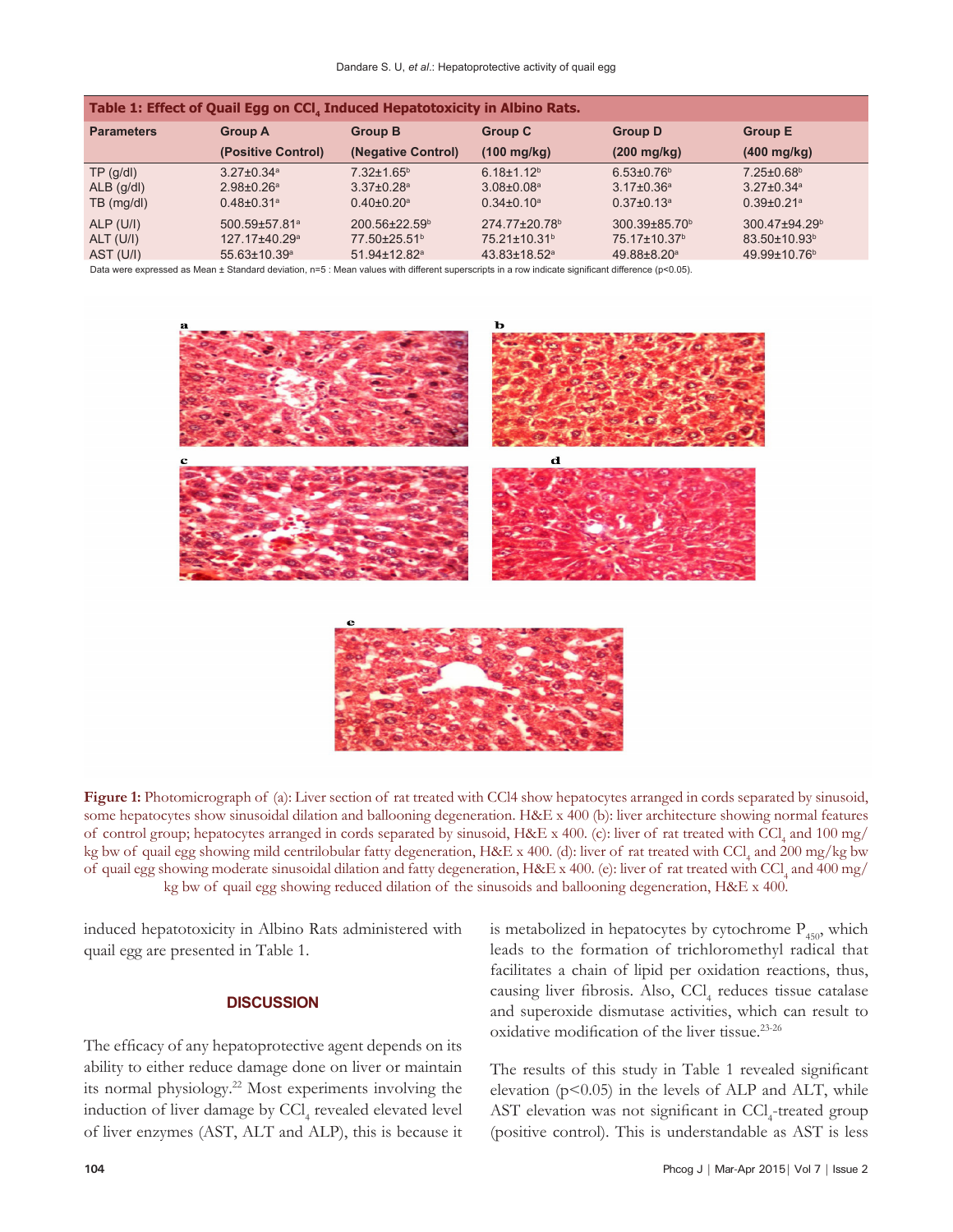specific than ALT as a liver function index.<sup>27</sup> However, TP was significantly ( $p$ <0.05) decreased in the CCl<sub>4</sub>-treated group. Elevated levels of these biochemical indices is a direct reflection of a compromise in hepatic structural integrity, as these enzymes are situated in the liver and injury by toxicants cause cellular leakage and loss of functional integrity.<sup>28</sup> Conversely, decrease in TP indicates loss of hepatic synthetic capacity as it measures albumin and globulins found in blood serum. This is an indication that CCl<sub>4</sub> induced damage to the liver and altered hepatic structural and functional integrity. The result confirms the study of Adebayo *et al.*<sup>29</sup> which showed that  $\text{CCl}_4$  has the ability to induce hepatic injury. Histopathologically, the photomicrograph revealed some of the hepatocytes of positive control group (Figure 1a) showing ballooning degeneration and sinusoidal dilation.

Upon treatment of rats with quail egg, the elevated ALP and ALT levels in CCl<sub>4</sub>-treated groups was significantly reduced (p<0.05), indicating hepatoprotection. Also, total protein level was significantly increased  $(p<0.05)$  in treated groups. Photomicrograph of liver sections showed that the vascularisation/ ballooning degeneration of treated groups (C, D and E) was reduced, but still observable. These findings corroborate with a similar study by Ozbek *et al*.,<sup>13</sup> who stated that quail egg effectively reduced elevated levels of liver enzyme markers and from histopathological studies, quail egg was not seen to have absolute hepatoprotective activity, but increased body resistance and decreased severe weight loss were achieved after administration of quail egg to CCl<sub>4</sub> induced liver damaged Rats. Significant change in albumin was not observed in this study. This is because serum albumin does not change in mild liver injury, the

#### **REFERENCES**

- 1. Anthony CP, Thibodeu GA. Structure and function of the body. 6th ed. London: The CV Mosby Company; 1980. P. 179-80.
- 2. Solomon EP, Davis PW. Human anatomy and physiology. Hongkong: Ever Best Printing Co. Ltd.; 1987. P. 594-606.
- 3. Kumar CH, Ramesh A, Kumar JNS, Ishaq BM. A review on hepatoprotective activity of medicinal plants. International Journal of Pharmaceutical Sciences and Research 2011; 2(3): 501-15.
- 4. Bussieres JF, Habra M. Application of International Consensus Meeting Criteria for classifying drug-induced liver disorders. Annal of Pharmacotherapy 1995; 29(9): 875-8.
- 5. Williams R. Global challenges in liver disease. Perspectives in clinical hepatology 2006; 44(3): 521-6.
- 6. Chatterjee TK. Medicinal plant with hepatoprotective properties. In: Herbal options. 3rd ed. Calcuta: Books and Allied Publisher Ltd; 2000. P. 135-7.
- 7. Chattopadhyay RR. Possible mechanism of hepatoprotecive activity of Azadirachta indica leaf extract. Part 2. Journal Ethnopharmarcol. 2003; 89(2-3): 217-9.
- 8. Guntupalli MMR, Chandana VR, Palpu P, Annie S. Hepatoprotective effect of rubiadin a major constituent of Rubia cordifolia Linn.

half-life of albumin is 19-21 days which makes it not to reflect acute changes in liver synthetic ability.<sup>30</sup>

The hepatoprotective property of quail egg may be due to antioxidant activity of the individual or combined effects of the vitamins (A and E) it contains. The exact metabolite responsible for hepatoprotection needs investigation.

## **CONCLUSION**

From the result of this study, it was observed that quail egg showed some potentials of protecting the liver from damage by stabilising the levels of ALP, ALT and TP and reducing the vascularisation/ ballooning degeneration of the hepatocytes. Thus, this finding has provided information on the possibility of utilising quail egg for treatment of liver dysfunction.

#### **ACKNOWLEDGEMENT**

We wish to acknowledge Dr. Umar Muhammad MBBS, FWACP (lab Med), Department of Morbid Anatomy and Forensic Medicine, Usmanu Danfodiyo University Teaching Hospital Sokoto for helping us with the histopathological analysis. We also thank Lanas Abubakar Muhammad for taking care of the experimental animals.

#### **CONFLICT OF INTEREST**

The authors wish to declare that there is no conflict of interest.

Journal Ethnopharmacol. 2005; 103(3): 484-90.

- 9. Eidi A, Mortazavi P, Bazargan M, Zaringhalam J. Hepatoprotective activity of cinnamon ethanolic extract against CCl<sub>4</sub>-induced liver injury in rats. EXCLI Journal 2012; 11: 495-507.
- 10. Salama SM, Abdulla MA, AlRashdi AS, Ismail S, Alkiyumi SS, Golbabapou S. Hepatoprotective effect of ethanolic extract of *Curcuma longa* on thioacetamide induced liver cirrhosis in rats. *BMC Complementary and Alternative Medicine* 2013; 13(1): 56.
- 11. *Balogun BI.* Alleviating Protein Deficiency in Nigeria: The Quail Egg Alternative. Journal of Agriculture, Forestry and the Social Sciences 2006; 4(2): 6-12.
- 12. Quail Eggs: A Super Healing Food. Vanguard [Internet]. 2013 May 3 [Cited 2013 May 3]; Available from: http://www.vanguardngr. com/2013/05/quail-eggs-a-super-healing-food/
- 13. Ozbek H, Tas A, Bayram I, Tuncer I, Ceylan E, Tutuncu M. Biochemical and histopathological investigation of effects of quail egg on carbon tetrachloride induced hepatotoxicity in rats. Yuzuncu Yil Universitesi, Saglik Bilimleri Dergisi 2006; 9(1): 58-62.
- 14. Adebayo JO, Yakubu MT, Egwin EC, Owoyele BV, Enaibe BU. Effect of Ethanolic extract of Khaya Senegalensis on some Biochemical